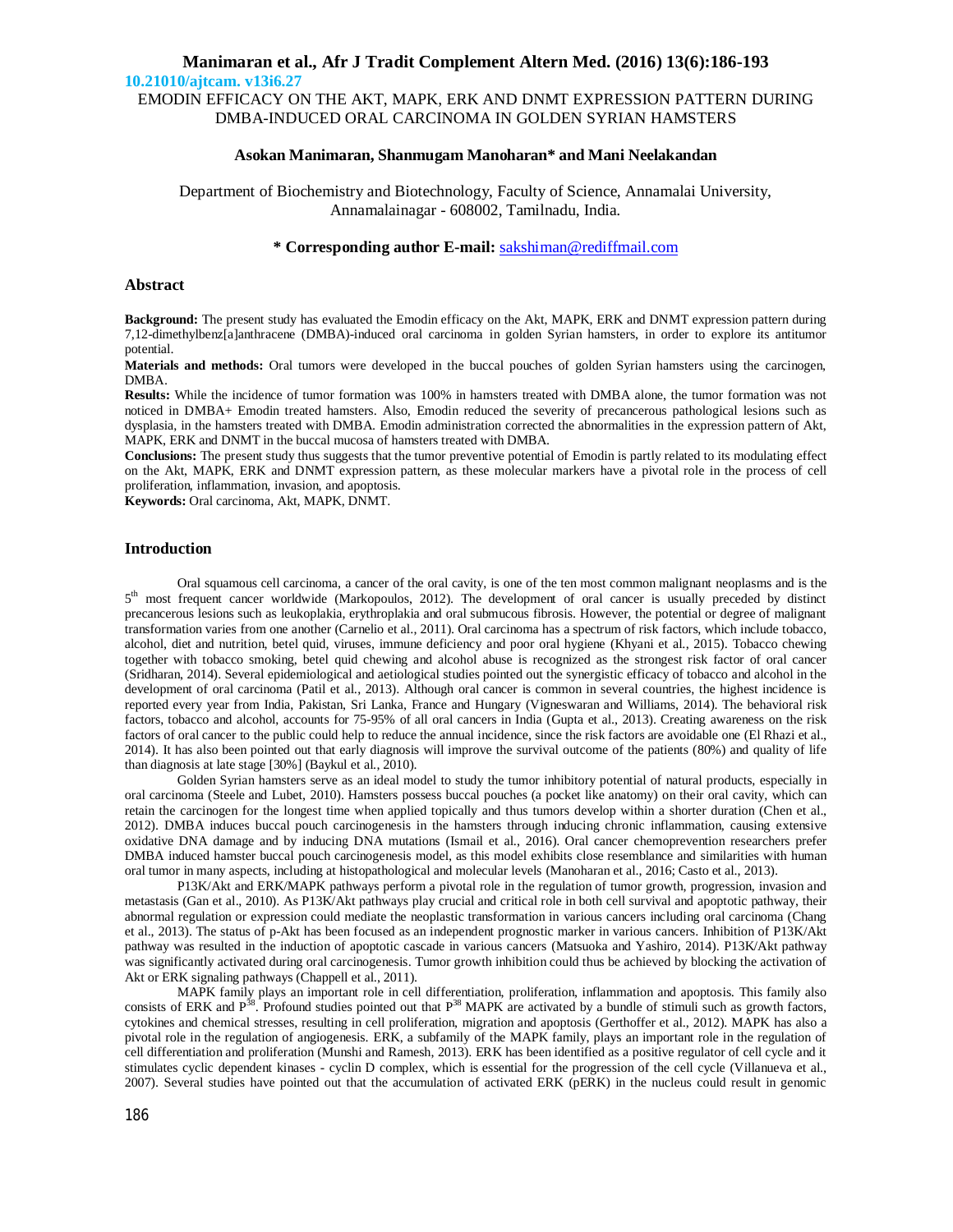#### **10.21010/ajtcam. v13i6.27**

instability as well as promotes tumorigenesis. ERK also has a role in the stimulation of tumor suppressor pathways (Bobrovnikova et al., 2010). DNA methylation, a major factor in epigenetic phenomenon, plays prominent role in the process of carcinogenesis. The enzyme DNA methyl transferease (DNMT) regulates the process of DNA methylation (Jin et al., 2011). Profound studies on various cancers documented the over expression of DNMT (Estève et al., 2016). Thus, DNMT has been utilised as a major target for cancer treatment.

Emodin, an anthraquinone derivative, is present in the root and rhizome of several Chinese medicinal plants and used in traditional Chinese medicine to treat numerous illnesses (Yang et al., 2014). Profound studies documented the pharmacological, biochemical and therapeutic effects of Emodin using experimental animal models or via in vitro approach. Emodin explored its cytotoxic potential against various tumor cell lines including human lung squamous carcinoma cells, human cervical cancer cells, human hepatoma cells, human breast cancer cells and human cervix epithelioid carcinoma cells (Zu et al., 2015; Yaoxian et al., 2013; Huang et al., 2013; Huang et al., 2013). Emodin exerted apoptotic potential in various cancer cell lines. In vivo studies demonstrated its antidiabetic, hepatoprotective and anticancer properties (Zhao et al., 2009; Lin et al., 2012). The present study explores the Emodin efficacy on the Akt, MAPK, ERK and DNMT expression pattern during 7,12-dimethylbenz[a]anthracene (DMBA)-induced oral carcinoma.

#### **Materials and methods Animals**

We procured forty golden Syrian hamsters, (male; 80-120g) from National Institute of Nutrition, Hyderabad, India and were maintained according to the Institutional ethical committee guidelines in the Central Animal House, Annamalai University (Registration Number 160/1999/ CPCSEA).

#### **Tumor induction**

The present study utilized DMBA, the site specific and organ specific carcinogen to produce tumors in the buccal pouches of golden Syrian hamsters. Topical application of this carcinogen (0.5% in liquid paraffin) three times a week for 14 weeks developed well differentiated squamous cell carcinoma (confirmed by oral pathologist, Annamalai University)

#### **Experimental design**

The experimental hamsters were divided into four groups of ten in each and housed in the polypropylene animal cages (5 animals/cage). The experimental hamsters were provided with pellet diet and water *ad* libitum. The experimental protocol followed in the present study is given in the figure 1.



#### Figure 1: Experimental protocol

Group I hamsters received liquid paraffin alone on their buccal pouches (topical application, three times a week for 14 weeks) and served as a vehicle treated control. The buccal pouches of group II hamsters were exposed to 0.5% DMBA in liquid paraffin alone (Topical application; three times a week for 14 weeks) and served as carcinogen treated control. Group III hamsters were exposed to DMBA, as in group II, and were orally administered with Emodin (50mg/kg b.w), three times a week for 14 weeks;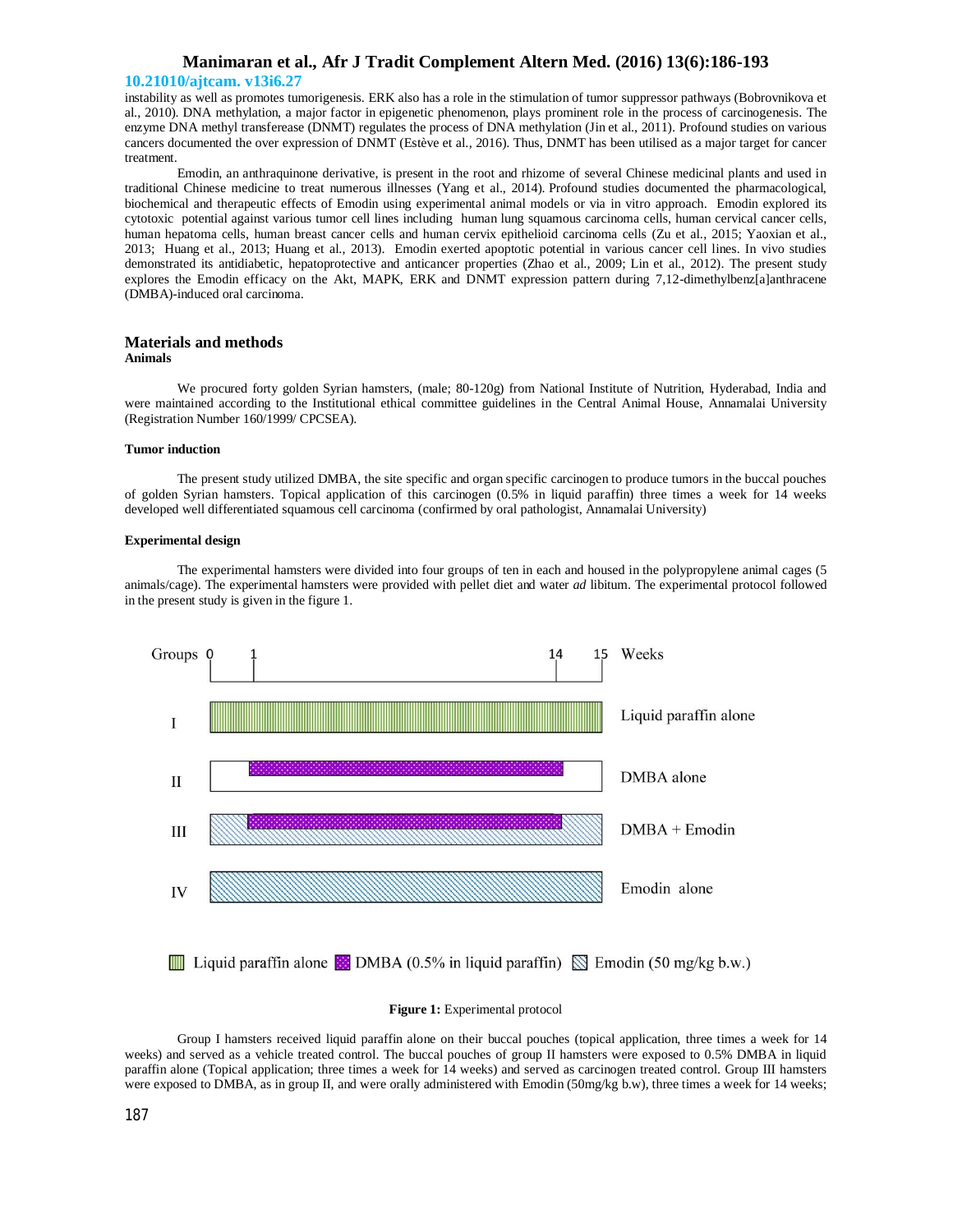#### **10.21010/ajtcam. v13i6.27**

on alternate days of DMBA painting. Group IV hamsters received Emodin alone orally (three times a week for 14 weeks). After the experimental period, the buccal mucosa was excised from all the experimental hamsters and subjected to Western blotting to assess the expression pattern of p-Akt, p-ERK, p-P<sup>38</sup> MAPK, DNMT1, DNMT3a and DNMT3b

#### **Western blotting**

The proteins were extracted from the buccal mucosa tissues and quantified (Bradford, 1976). The tissue extract was then subjected to polyacrylamide gel electrophoresis (PAGE) to separate the various proteins. Electroblotting was employed to transfer the separated protein bands onto PVDF membrane. The membrane containing protein blots were then incubated with the corresponding primary antibodies (p-Akt, p-ERK, p-P<sup>38</sup> MAPK, DNMT1, DNMT3a and DNMT3b, Cell Signaling Technology, Danvers, MA, USA). After the incubation period the blot was treated with the secondary antibodies labelled with horseradish peroxidase (Santa Cruz Biotechnology, USA). The immune complex formed was then treated with diaminobenzidine, and the bands were scanned and analysed densitometrically (Bio-Rad Image Lab™ software version 4.1 software).

#### **Statistical analysis**

The statistical significance between the groups was assessed using One way analysis of variance (ANOVA) followed by Duncan's Multiple Range Test (DMRT). The results obtained were considered statistically significant if the p value was less than 0.05 between the two groups.

## **Results**

Buccal mucosa p-Akt, p-ERK, p-P<sup>38</sup> MAPK, DNMT1, DNMT3a and DNMT3b expression pattern obtained using Western blotting and their densitometry analysis in the control and experimental hamsters are given in the figures 2-5. Western blot analysis revealed over-expression of the above said molecular markers in the hamsters treated with DMBA alone when compared to control hamsters. Emodin administration orally at the dose of 50mg/kg b.w to the hamsters treated with DMBA brought back the expression pattern of all the markers to near normal range.



**Figure 2:** Expression pattern of p-Akt, p-P<sup>38</sup> MAPK and p-ERK in the buccal pouch tissues of control and experimental animals in each group. Lane 1: Control, Lane 2: DMBA alone, Lane 3: DMBA + Emodin, Lane 4: Emodin alone.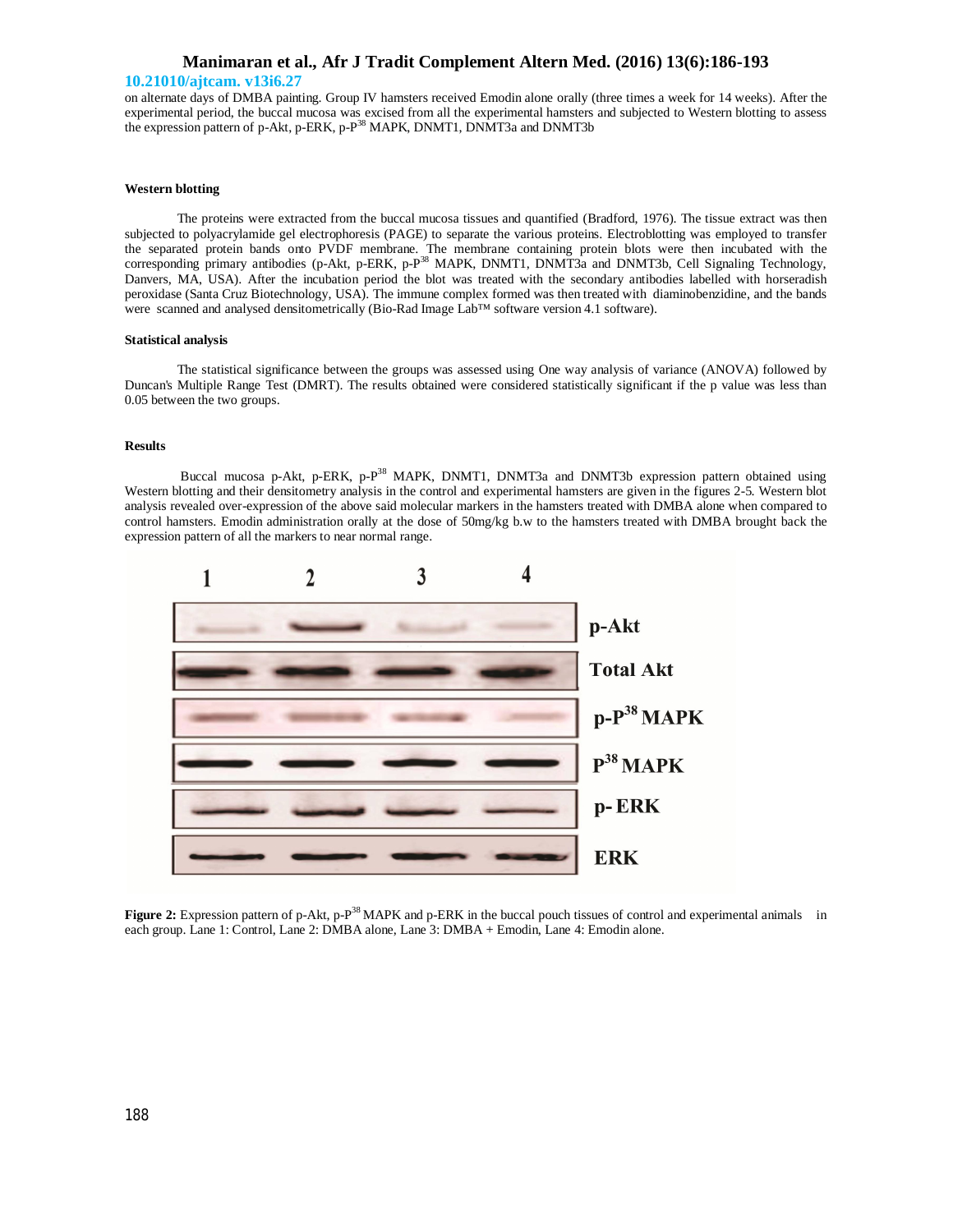



**Figure 3:** Densitometric analysis for p-Akt, p-P<sup>38</sup> MAPK and p-ERK expression pattern in control and experimental animals in each group.Data presented are the mean ± SD (n=10). Common superscripts between two groups - not significant. Different superscripts between two groups - significant p<0.05.



**Figure 4:** Expression pattern of DNMT1, DNMT3a and DNMT3b in the buccal pouch tissues of control and experimental animals. Lane 1: Control, Lane 2: DMBA alone, Lane 3: DMBA + Emodin, Lane 4: Emodin alone.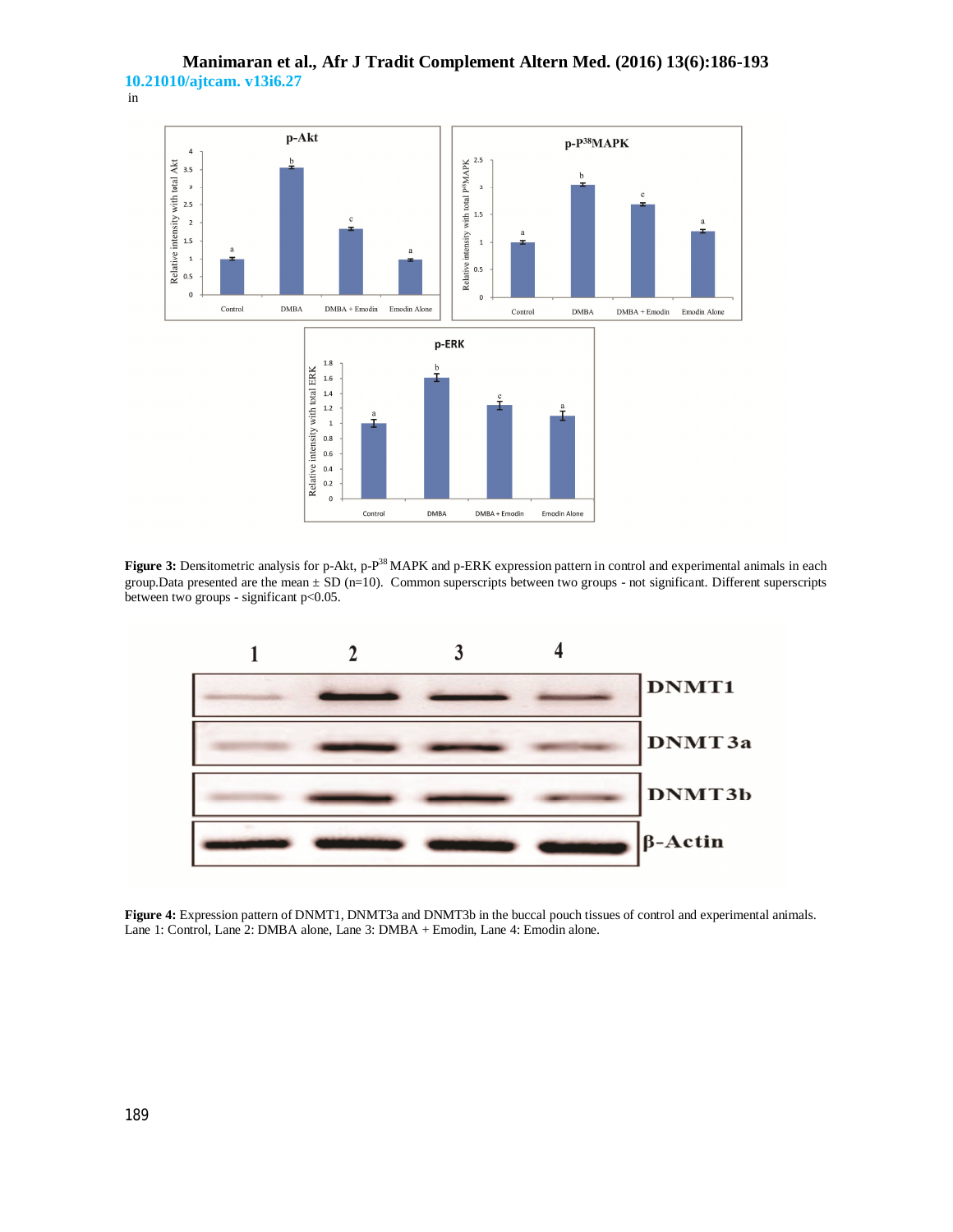# **Manimaran et al., Afr J Tradit Complement Altern Med. (2016) 13(6):186-193 10.21010/ajtcam. v13i6.27**



**Figure 5:** Densitometric analysis for DNMT1, DNMT3a and DNMT3b expression pattern in control and experimental animals in each group. Data presented are the mean  $\pm$  SD (n=10). Common superscripts between two groups - not significant. Different superscripts between two groups - significant p<0.05.

## **Discussion**

Oral cancer arises due to the abnormalities in multiple molecular pathways, which include pathways of cell proliferation, apoptosis, inflammation and angiogenesis (Manoharan et al., 2015). Extensive studies utilized these molecular pathways to evaluate the antitumor potential of the medicinal plants, their active constituents and synthetic agents (Schetter et al., 2010). The present study has utilized the Akt, MAPK, ERK and DNMT pathways to explore the Emodin efficacy in the inhibition of tumor formation during 7,12-dimethylbenz[a]anthracene (DMBA)-induced oral carcinoma.

Akt and MAPK pathways are involved in the regulation of genes that play pivotal role in cell proliferation, inflammation, invasion, autophagy and apoptosis. Apoptosis and arrest of cell growth can be achieved by blocking Akt activation in tumor cells (Jiang and Liu, 2009). The Akt pathway plays an important role in the regulation of cell-cycle progression and tumor cell growth (Antico Arciuch et al., 2012). A large number of studies showed increased activity of Akt, a well known serine/ threonine kinase, in various types of malignancies including oral cancer (Lee, 2014). Upregulation of  $\text{Akt}/P^{38}$  MAPK signaling pathway has been reported in oral carcinoma HSC-3 cells. Akt mediates its self proliferative role via inhibiting pro-apoptotic proteins or promoting anti-apoptotic genes (Kalimuthu and Se-Kwon, 2013). Akt pathway was up-regulated in 30 to 60% of prostate carcinogenesis (Shtivelman et al., 2014).

A pro-apoptotic as well as anti-apoptotic role for P<sup>38</sup> MAPK has been reported in tumor cells. Multiple evidences explored deregulation in P<sup>38</sup>MAPK signaling pathway, which has been associated with malignant transformation (Wagner and Nebreda, 2009). Deregulation of MAPK pathway has been reported in several cancers, particularly in more than 50% of hepatocellular carcinomas. It has been reported that the mammary cancer metastasis can be inhibited by inhibiting  $P^{38}$  expression (Dhillon et al., 2007).

ERKs occupy the central position of diverse cellular signaling pathways that are involved in cell growth, proliferation and survival (Hong et al., 2015). Deregulation in the ERK / MAPK pathway is associated with the poor prognosis of oral cancer. ERK1/2 and  $\overline{P}^{38}$ , the subfamilies of MAPK, were deregulated in various carcinogenesis (Mebratu and Tesfaigzi, 2009). Aberrant ERK signaling could therefore lead to malignant transformation. ERK activation resulted in the activation of the spectrum of genes including PCNA, which in turn favors malignant transformation (Jin and Robertson, 2013).

There are three classes of DNMTs in the mammalian cells, DNMT1, DNMT3a and DNMT3b. DNMT1 is a maintenance methyltransferase and DNMT3a and DNMT3b are denovo methyltransferases (Liang et al., 2002). All three types of DNMT were abnormally expressed in cancerous conditions (Skowronski et al., 2010). DNMT1 plays prominent and pertinent role for DNA methylation during DNA replication. DNMT1 over expression was reported in lung, colorectal, prostate, breast, gastric and oral cavity cancers (Delpu et al., 2013). It has been pointed out that DNMT inhibition might lead to reactivation of the silenced genes. Down-regulation of p53 has been associated with up-regulation of DNMT1 (Au Yeung et al., 2010).

Extensive studies reported the effect of Emodin on the Akt, MAPK, ERK and DNMT expression pattern in various cancer cell lines. Lin et al., (2016) pointed out that Emodin induced apoptotic process in the hepatic cancer cell lines via P13K/Akt and MAPK signaling pathways. Liu et al., (2015) explored the inhibitory effect of Emodin on the expression of P13K/Akt in the mechanical stress induced hypertrophic scarring. Emodin prevented the mammary cancer cell proliferation via down-regulating P13K/Akt protein expression (Sui et al., 2014). It has been reported that Akt down-regulation by Emodin is due to the inhibition of the components of the P13K pathway (Olsen et al., 2007). Zheng et al., (2015) observed that Emodin downregulated Akt expression in K562/Adr cells. Way et al., (2014) demonstrated that Emodin effectively inhibited the epithelial-mesenchymal transition in head and neck cancer cells via inhibiting Akt pathways.Inhibition of Akt activation has been suggested as a major mechanism of antitumor effect of Emodin against pancreatic cancer in mice (Wei et al., 2011). It has been pointed out that Emodin attenuated the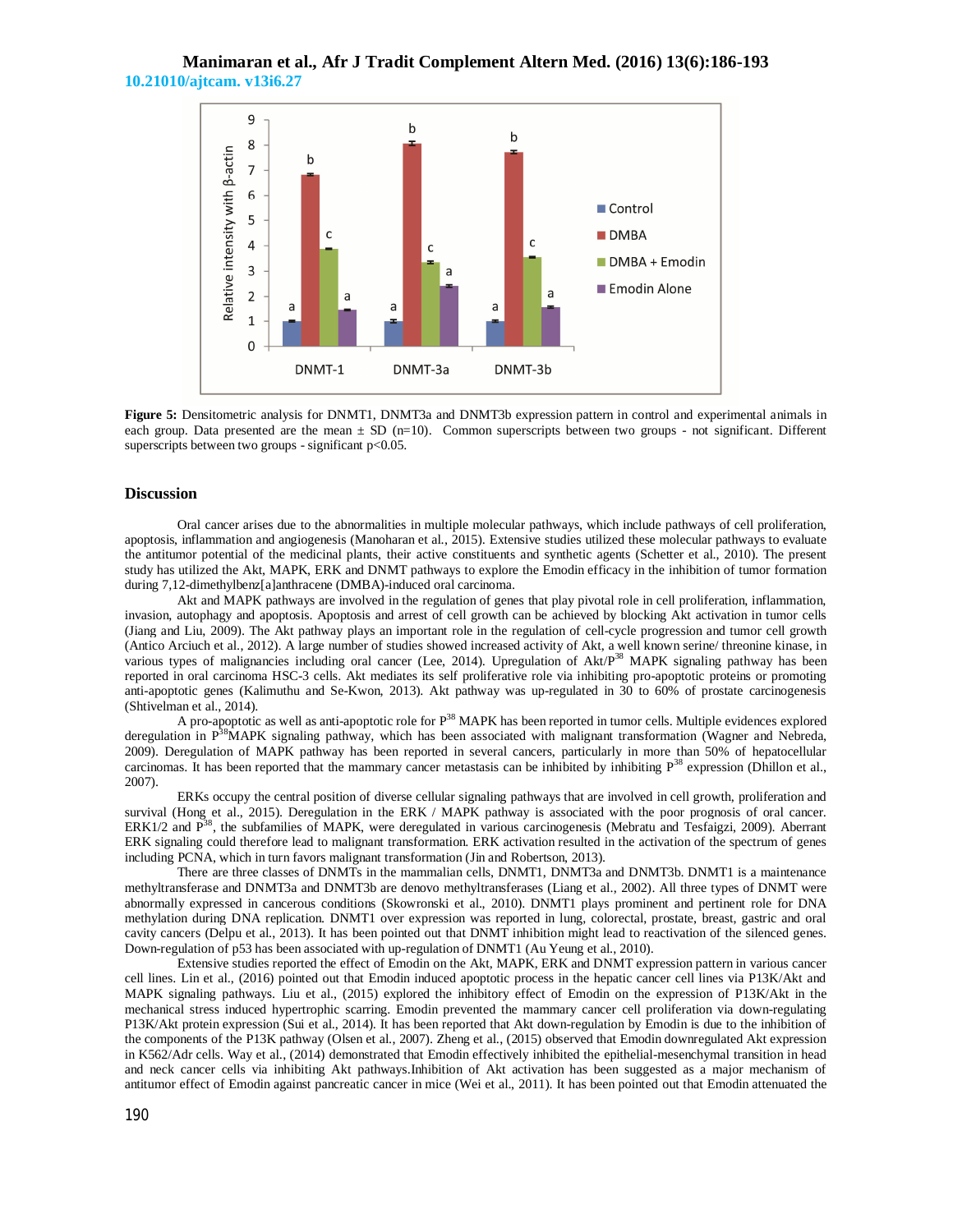#### **10.21010/ajtcam. v13i6.27**

phosphorylation of P13K/Akt and ERK in HPG2 cells (Cui et al., 2016). Emodin exerted its antiinvasive property via downregulating ERK1/2 and Akt/PKB activation in glioma cells (Kim et al., 2005). Inactivation of ERK and Akt has been demonstrated in human lung adenocarcinoma cells (Su et al., 2005). Emodin downregulated the expression of DNMT1 and DNMT3 in pancreatic cancer cells. (Pan et al., 2016; Zhang et al., 2015). We, for the first time, demonstrated the modulating effect of emodin on the Akt, MAPK, ERK and DNMT expression pattern in experimental oral carcinogenesis.

In the present study, we have explored the activation of Akt, ERK,  $P<sup>38</sup>$  MAPK and DNMT, which have a crucial role in the process of cell proliferation, apoptosis and cell differentiation in the tumor bearing hamsters (DMBA alone treated hamsters). Emodin administration at a dose of 50mg/kg b.w to hamsters treated with DMBA inhibited the activation of all these molecular markers, as evidenced by the down regulation of these markers (Western blotting). The present study thus suggests that Emodin might have modulated the Akt, ERK, P<sup>38</sup> MAPK and DNMT pathways towards suppression of tumor formation during DMBA induced oral carcinogenesis.

#### **Conclusion**

The present study concludes that the antitumor potential of Emodin might have partly attributed to its inhibitory effect on the activation of Akt, ERK,  $P^{38}$  MAPK and DNMT pathways during DMBA induced hamster buccal pouch carcinogenesis.

#### **Acknowledgements**

Mr.A.Manimaran extends sincere thanks to ICMR, New Delhi for providing financial assistance to carry out this research work.

#### **References**

- 1. Antico Arciuch, V.G., Elguero, M.E., Poderoso, J.J. and Carreras, M.C. (2012). Mitochondrial regulation of cell cycle and proliferation. Antioxid Redox Signal. **16**(10):1150–1180.
- 2. Au Yeung, C.L., Tsang, W.P., Tsang, T.Y., Co, N.N., Yau, P.L. and Kwok, T.T. (2010). HPV-16 E6 upregulation of DNMT1 through repression of tumor suppressor p53. Oncol Rep. **24**:1599-1604.
- 3. Baykul, T., Yilmaz, H.H., Aydin, U., Aydin, M.A., Aksoy, M. and Yildirim, D. (2010). Early diagnosis of oral cancer. J Int Med Res. **38**(3):737-49.
- 4. Bobrovnikova, M.E., Grigoriadou, C., Pytel, D., Zhang, F., Ye, J., Koumenis, C. and Diehl, J.A. (2010). PERK promotes cancer cell proliferation and tumor growth by limiting oxidative DNA damage. Oncogene. **29**(27):3881–3895.
- 5. Bradford, MM. (1976). A rapid and sensitive for the quantitation of microgram quantitites of protein utilizing the principle of protein-dye binding. Anal Biochem **72**(1):248-254.
- 6. Carnelio, S., Rodrigues, G.S., Shenoy, R. and Fernandes, D. (2011). A brief review of common oral premalignant lesions with emphasis on their management and cancer prevention. Indian J Surg. **73**(4):256–261.
- 7. Casto, B.C., Knobloch, T.J., Galioto, R.L., Yu, Z., Accurso, B.T. and Warner, B.M. (2013). Chemoprevention of oral cancer by lyophilized strawberries. Anticancer Res. **33**(11):4757–4766.
- 8. Chang, K.Y., Tsai, S.Y., Chen, S.H., Tsou, H.H., Yen, C.J., Liu, K.J. and Chang, J.Y. (2013). Dissecting the EGFR-PI3K-AKT pathway in oral cancer highlights the role of the EGFR variant III and its clinical relevance. J Biomed Science. **20**(1): 43.
- 9. Chappell, W.H., Steelman, L.S., Long, J.M., Kempf, R.C., Abrams, S.L., Franklin, R.A. and McCubrey, J.A. (2011). Ras/Raf/MEK/ERK and PI3K/PTEN/Akt/mTOR inhibitors: rationale and importance to inhibiting these pathways in human health. Oncotarget. **2**(3):135–164.
- 10. Chen, X., Zhang, X., Lu, Y., Shim, J.Y., Sang, S., Sun, Z. and Chen, X. (2012). Chemoprevention of 7,12 dimethylbenz[a]anthracene (DMBA)-induced Hamster Cheek Pouch Carcinogenesis by a 5-Lipoxygenase Inhibitor. Garcinol. Nutr Cancer. **64**(8):1211–1218.
- 11. Cui, Y., Lu, P., Song, G., Liu, Q., Zhu, D. and Liu, X. (2016). Involvement of PI3K/Akt, ERK and p38 signaling pathways in emodin-mediated extrinsic and intrinsic human hepatoblastoma cell apoptosis. Food Chem Toxicol. **92**:26-37.
- 12. Delpu, Y., Cordelier, P., Cho, W.C. and Torrisani, J. (2013). DNA methylation and cancer diagnosis. Int J Mol Sci. **14**(7):15029– 15058.
- 13. Dhillon, A.S., Hagan, S., Rath, O. and Kolch, W. (2007). MAP kinase signalling pathways incancer. Oncogene. **26**(22):3279-3290.
- 14. El Rhazi, K., Bennani, B., El Fakir, S., Boly, A., Bekkali, R., Zidouh, A. and Nejjari, C. (2014). Public awareness of cancer risk factors in the Moroccan population: a population-based cross-sectional study. BMC Cancer. **14**:695.
- 15. Estève, P.O., Zhang, G., Ponnaluri, V.K.C., Deepti, K., Chin, H.G., Dai, N. and Pradhan, S. (2016). Binding of 14-3-3 reader proteins to phosphorylated DNMT1 facilitates aberrant DNA methylation and gene expression. Nuc Acids Res. **44**(4):1642–1656.
- 16. Gan, Y., Shi, C., Inge, L., Hibner, M., Balducci, J. and Huang, Y. (2010). Differential roles of ERK and Akt pathways in regulation of EGFR-mediated signaling and motility in prostate cancer cells. Oncogene. **29**(35):4947-58.
- 17. Gerthoffer, W.T., Schaafsma, D., Sharma, P., Ghavami, S. and Halayko, A.J. (2012). yearnotcorrespond Motility, survival and proliferation. Compr Physiol. **2**(1):255–281.
- 18. Gupta, B., Ariyawardana, A. and Johnson, N.W. (2013). Oral cancer in India continues in epidemic proportions: evidence base and policy initiatives. Int Dent J. **63**(1):12-25.
- 19. Hong, B., Li, H., Zhang, M., Xu, J., Lu, Y., Zheng, Y. and Yi, Q. (2015). p38 MAPK inhibits breast cancer metastasis through regulation of stromal expansion. International Journal of Cancer. J Int Du Cancer. **136**(1): 34–43.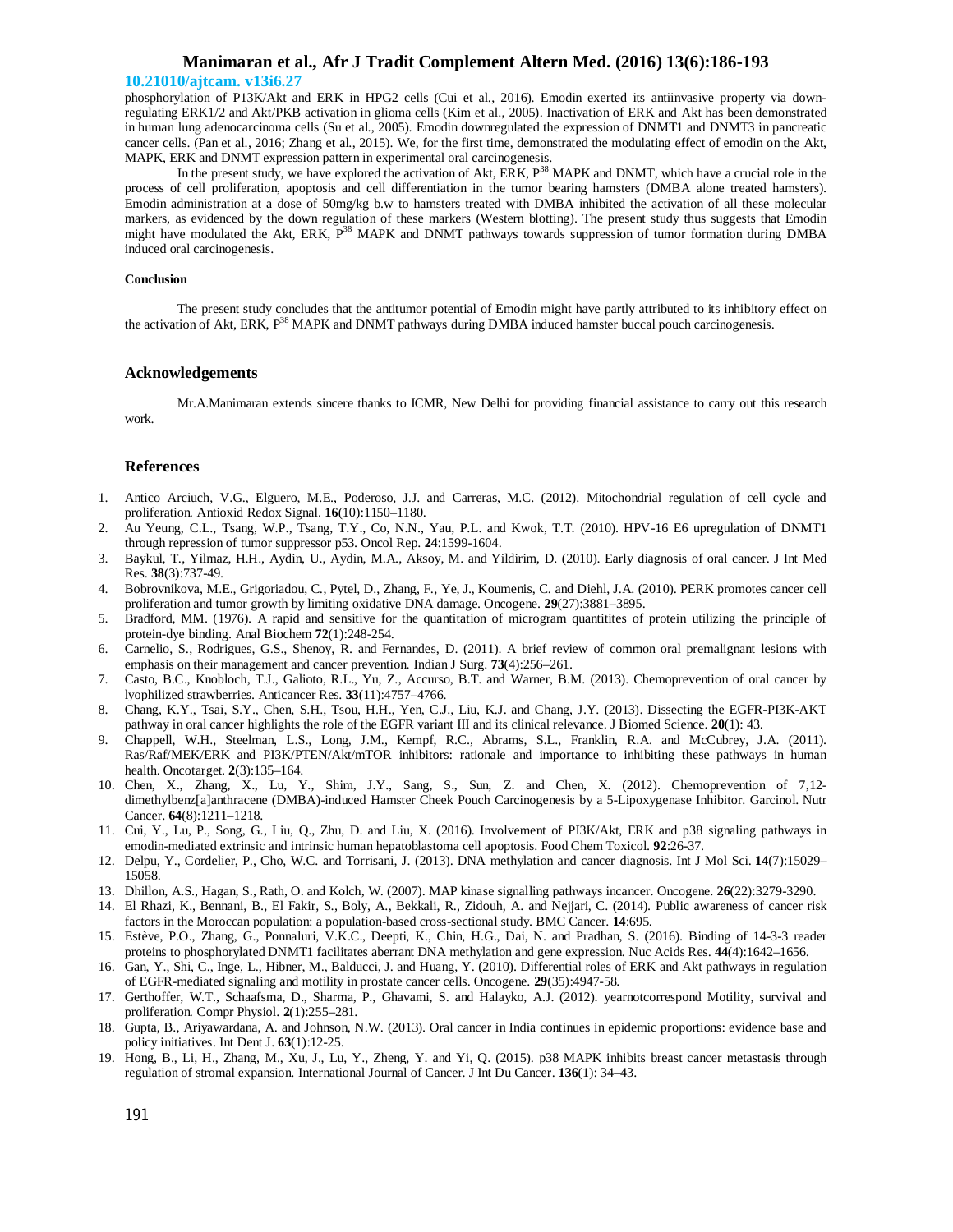**10.21010/ajtcam. v13i6.27**

- 20. Huang, F.J., Hsuuw, Y.D. and Chan, W.H. (2013). Characterization of Apoptosis Induced by Emodin and Related Regulatory Mechanisms in Human Neuroblastoma Cells. Int J Mol Sci, **14**(10), 20139–20156.
- 21. Huang, P.H., Huang, C.Y., Chen, M.C., Lee, Y.T., Yue, C.H., Wang, H.-Y. and Lin, H. (2013). Emodin and aloe-emodin suppress breast cancer cell proliferation through ER**α** inhibition. Evid Based Complement Alternat Med. **2013**:e376123.
- 22. Ismail, T., Calcabrini, C., Diaz, A. R., Fimognari, C., Turrini, E., Catanzaro, E. and Sestili, P. (2016). Ellagitannins in cancer chemoprevention and therapy. Toxins. **8**(5):e151.
- 23. Jiang, B.H. and Liu, L.Z. (2009). PI3K/PTEN signaling in angiogenesis and tumorigenesis. Adv Cancer Res. **102**:19–65.
- 24. Jin, B., and Robertson, K. D. (2013). DNA Methyltransferases (DNMTs), DNA damage repair, and cancer. Adv Exp Med Biol. **754**:3–29.
- 25. Jin, B., Li, Y. and Robertson, K.D. (2011). DNA methylation: superior or subordinate in the epigenetic hierarchy?. Genes Cancer. **2**(6):07–617.
- 26. Kalimuthu, S. and Se-Kwon, K. (2013). Cell survival and apoptosis signaling as therapeutic target for cancer: Marine bioactive compounds. Int J Mol Sci. **14**(2):2334–2354.
- 27. Khyani, I.A.M., Qureshi, M.A., Mirza, T. and Farooq, M.U. (2015). Salivary detection of human Papilloma virus 16 & 18 in premalignant and malignant lesions of oral cavity: Is it feasible in Pakistani context of socio-cultural taboos. PaK **J** Med Sci. **31**(5):1104–1109.
- 28. Kim, M.S., Park, M.J., Kim, S.J., Lee, C.H., Yoo, H., Shin, SH., Song, E.S. and Lee, SH. (2005). Emodin suppresses hyaluronic acid-induced MMP-9 secretion and invasion of glioma cells. Int J Oncol. **27**(3):839-846.
- 29. Lee, A.S. (2014). Glucose regulated proteins in cancer: molecular mechanisms and therapeutic potential. Nature Rev. Cancer. **14**(4):263–276.
- 30. Liang, G., Chan, M.F., Tomigahara, Y., Tsai, Y.C., Gonzales, F.A., Li, E and Jones, P.A. (2002). Cooperativity between DNA methyltransferases in the maintenance methylation of repetitive elements. Mol Cell Biol. **22**(2):480–491.
- 31. Lin, S.Z., Wei, W.T., Chen, H., Chen, K.J., Tong, H.F., Wang, Z.H. and Liu, D.L. (2012). Antitumor activity of emodin against pancreatic cancer depends on its dual role: promotion of apoptosis and suppression of angiogenesis. PLoS ONE. **7**(8):e42146.
- 32. Lin, W., Zhong, M., Yin, H., Chen, Y., Cao, Q., Wang, C. and Ling, C. (2016). Emodin induces hepatocellular carcinoma cell apoptosis through MAPK and PI3K/AKT signaling pathways in vitro and in vivo. Onco Rep. **36**(1):961-967.
- 33. Liu, C. (2015). Inhibition of mechanical stress-induced hypertrophic scar inflammation by emodin. Mol Med Rep. **11**(6):4087–4092.
- 34. Manoharan, S., Karthikeyan, S., Essa, M.M, Manimaran, A. and Selvasundram, R. (2016). An overview of oral carcinogenesis. Int J Nutr Pharmacol Neurol Dis. **6**:51-62.
- 35. Manoharan, S., Rajasekaran, D., Prabhakar, M. M., Karthikeyan, S. and Manimaran, A. (2015). Modulating Effect of Enicostemma littorale on the Expression Pattern of Apoptotic, Cell Proliferative, Inflammatory and Angiogenic Markers During 7, 12- Dimethylbenz (a) Anthracene Induced Hamster Buccal Pouch Carcinogenesis. Toxicol Int. **22**(1):130–140.
- 36. Markopoulos, A.K. (2012). Current aspects on oral squamous cell carcinoma. Open Dent J. **6**:126–130.
- 37. Matsuoka, T. and Yashiro, M. (2014). The role of PI3K/Akt/mTOR signaling in gastric carcinoma. Cancers. **6**(3):1441–1463.
- 38. Mebratu, Y. and Tesfaigzi, Y. (2009). How ERK1/2 activation controls cell proliferation and cell death is subcellular localization the answer?. Cell Cycle. **8**(8):1168–1175.
- 39. Munshi, A. and Ramesh, R. (2013). Mitogen-activated protein kinases and their role in radiation response. Genes Cancer. **4**(9- 10):401–408.
- 40. Olsen, B.B., Bjørling-Poulsen, M. and Guerra, B. (2007). Emodin negatively affects the phosphoinositide 3-kinase/AKT signalling pathway: a study on its mechanism of action. Int J Biochem Cell Biol. **39**(1):227-237.
- 41. Pan, F.P., Zhou, H.K., Bu, H.Q., Chen, Z.Q., Zhang, H., Xu, L.P. and Chen, L. (2016). Emodin enhances the demethylation by 5- Aza-CdR of pancreatic cancer cell tumor-suppressor genes P16, RASSF1A and ppENK. Oncol Rep. **35**(4):1941–1949.
- 42. Patil, P.B., Bathi, R., and Chaudhari, S. (2013). Prevalence of oral mucosal lesions in dental patients with tobacco smoking, chewing, and mixed habits: A cross-sectional study in South India. J Family Community Med. **20**(2):130–135.
- 43. Schetter, A.J., Heegaard, N. H. H. and Harris, C. C. (2010). Inflammation and cancer: interweaving microRNA, free radical, cytokine and p53 pathways. Carcinogenesis. **31**(1):37–49.
- 44. Shtivelman, E., Beer, T. M. and Evans, C. P. (2014). Molecular pathways and targets in prostate cancer. Oncotarget. **5**(17):7217– 7259.
- 45. Skowronski, K., Dubey, S., Rodenhiser, D. and Coomber, B.L. (2010). Ischemia dysregulates DNA methyltransferases and  $p16^{INK4a}$  methylation in human colorectal cancer cells. Epigenetics. **5**(6):547–556.
- 46. Sridharan, G. (2014). Epidemiology, control and prevention of tobacco induced oral mucosal lesions in India. Indian J Cancer. **51**(1):80-85.
- 47. Steele, V.E. and Lubet, R.A. (2010). The use of animal models for cancer chemoprevention drug development. Semin Oncol. **37**(4):327–338.
- 48. Su, Y.T., Chang, H.L., Shyue, S.K. and Hsu, S.L. (2005). Emodin induces apoptosis in human lung adenocarcinoma cells through a reactive oxygen species-dependent mitochondrial signaling pathway. Biochem Pharmacol. **70**(2):229-41.
- 49. Sui, J.Q., Xie, K.P., Zou, W. and Xie, M.J. (2014). Emodin inhibits breast cancer cell proliferation through the ERα-MAPK/Aktcyclin D1/Bcl-2 signaling pathway. Asian Pac J Cancer Prev. **15**(15):6247-6251.
- 50. Vigneswaran, N. and Williams, M.D. (2014). Epidemiological trends in head and neck cancer and aids in diagnosis. Oral Maxillofac Surg Clin North Am. **26**(2):123–141.
- 51. Villanueva, J., Yung, Y., Walker, J.L. and Assoian, R. K. (2007). ERK activity and g1 phase progression: Identifying dispensable versus essential activities and primary versus secondary targets. Mol Biol Cell. **18**(4):1457–1463.
- 52. Wagner, E.F. and Nebreda, A.R. (2009). Signal integration by JNK and p38 MAPK pathways in cancer development. Nat Rev Cancer. **9**(8):537-549.
- 192 53. Way, T.D., Huang, J.T., Chou, C.H., Huang, C.H., Yang, M.H. and Ho, C.T. (2014). Emodin represses TWIST1-induced epithelialmesenchymal transitions in head and neck squamous cell carcinoma cells by inhibiting the β-catenin and Akt pathways. Eur J Cancer. **50**(2):366-378.